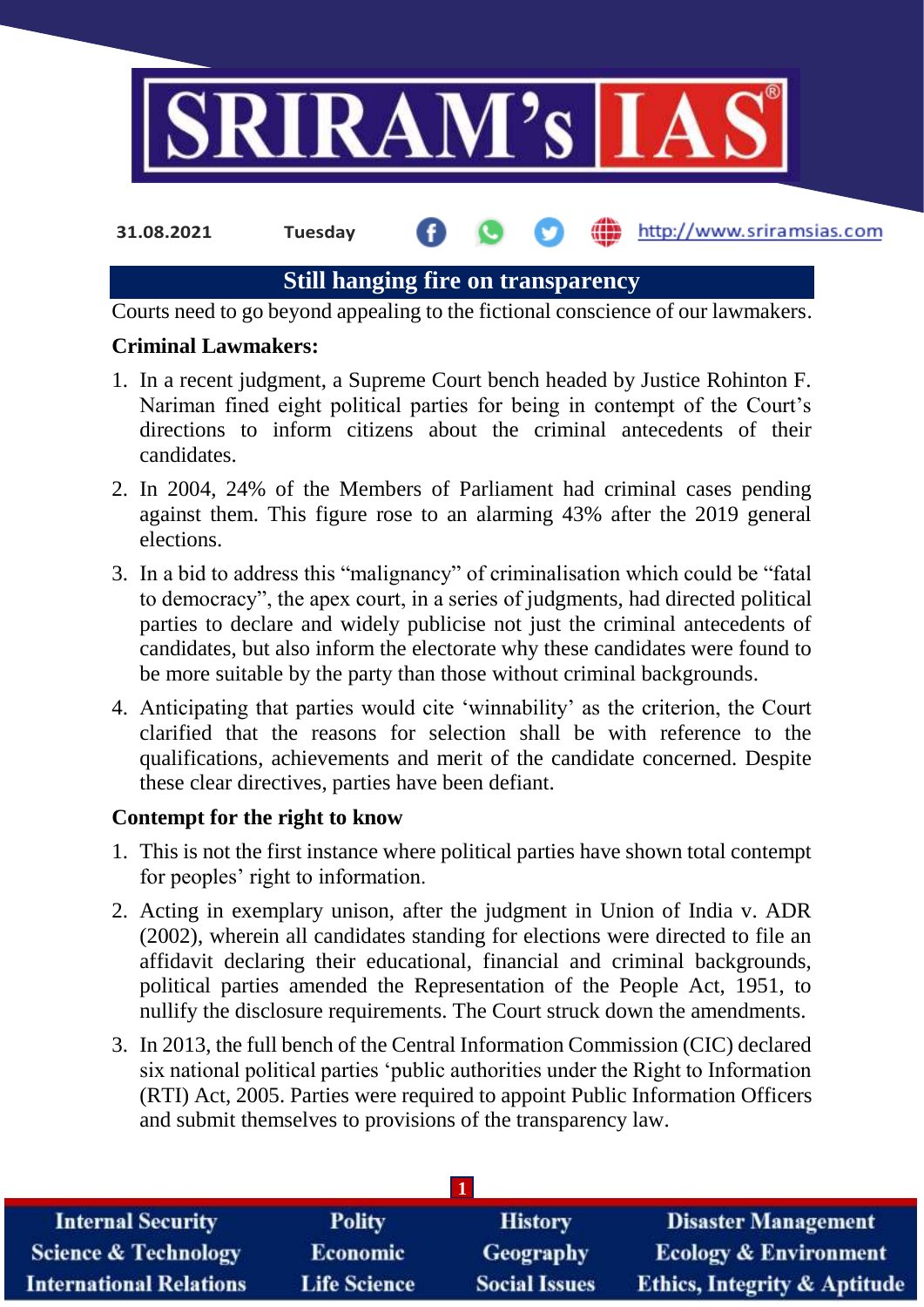

- http://www.sriramsias.com **31.08.2021 Tuesday**
- 4. So strong was the resolve of parties to not share information about their functioning with citizens that immediately a bill was introduced in Parliament to amend the RTI law to exclude political parties from the ambit of the legislation. It was only due to strong public opposition that the amendments were finally dropped.
- 5. Nevertheless, following the policy of what can only be termed 'uncivil disobedience', without obtaining a stay on the Commission's order from any Court, parties have steadfastly refused to comply with the directive.

## **The electoral bond scheme**

- 1. The Bharatiya Janata Party (BJP), which came to power on the plank of transparency and anti-corruption, has taken resistance against transparency to new frontiers.
- 2. It introduced the electoral bond scheme in 2018, opening the floodgates of unlimited anonymous funding to political parties by Indian and foreign sources.
- 3. The Indian political system has traditionally been hostile to the idea of transparency in electoral financing. Political parties have zealously opposed any examination of the linkages between their governments' policies and decisions and the interests of their major donors.
- 4. Electoral bonds have dealt a further blow to people's right to know and consolidated the role of big money in electoral politics. Peoples' ability to engage with political processes in a democratic manner and track donations by corporates to monitor and blow the whistle on quid pro quo has been seriously undermined.
- 5. The design of the scheme is such that while citizens and opposition parties have no way of knowing who is donating bonds to which party, it is not difficult for the party in power to access the data. This asymmetry of information in favour of the party in power gives it an undue advantage.
- 6. It is no surprise that the lion's share of donations through bonds have been cornered by the BJP.
- 7. Unfortunately, the case has not received the urgent attention it requires and the petition has been languishing for nearly four years.

| <b>Internal Security</b>        | <b>Polity</b>       | <b>History</b>       | <b>Disaster Management</b>              |
|---------------------------------|---------------------|----------------------|-----------------------------------------|
| <b>Science &amp; Technology</b> | <b>Economic</b>     | <b>Geography</b>     | <b>Ecology &amp; Environment</b>        |
| <b>International Relations</b>  | <b>Life Science</b> | <b>Social Issues</b> | <b>Ethics, Integrity &amp; Aptitude</b> |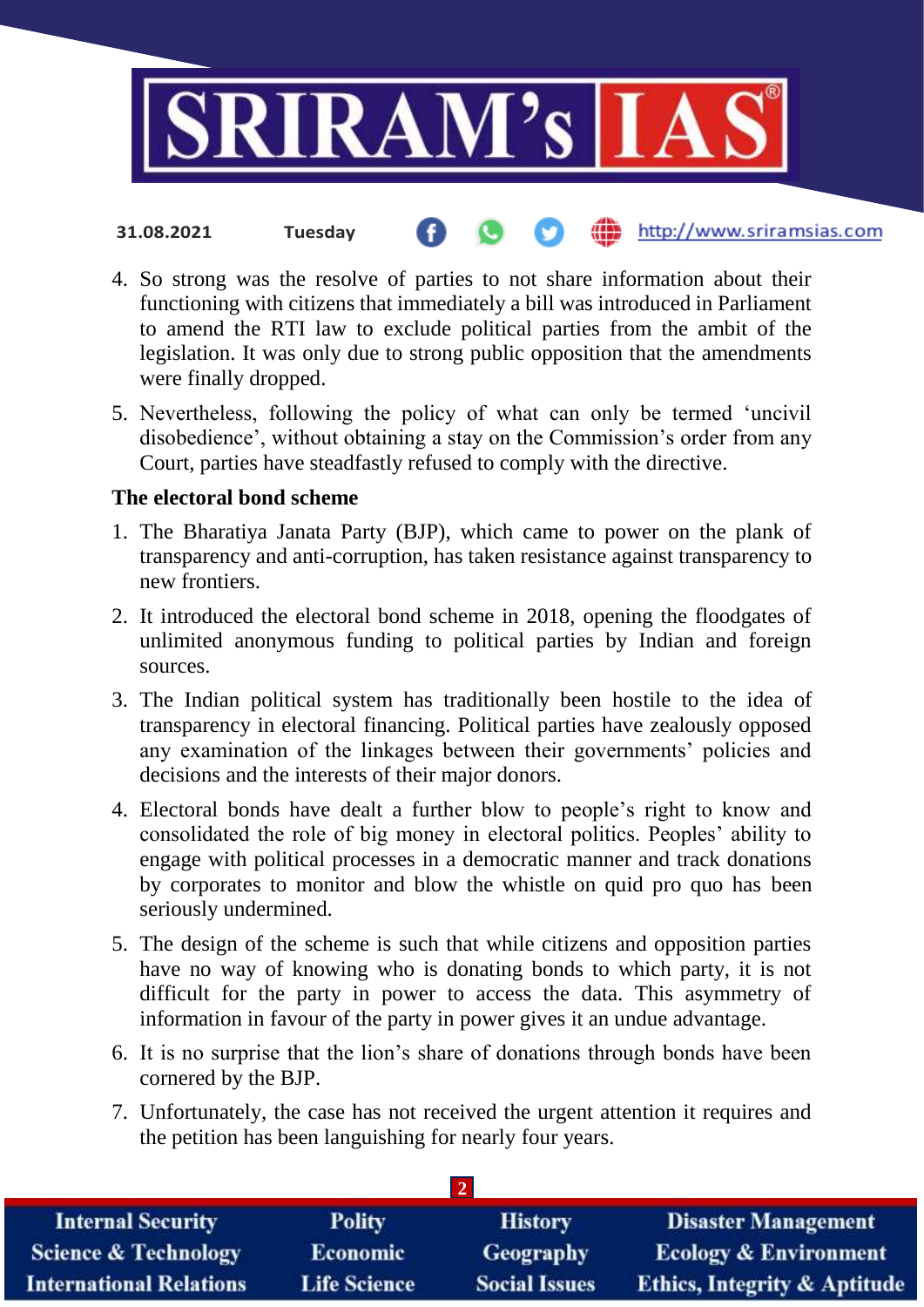

http://www.sriramsias.com

#### **Political Parties and Democracies:**

**31.08.2021 Tuesday**

- 1. Political parties are at the heart of our democracy. They form governments that make policies that have a profound impact on peoples' lives. In the legislature, elected representatives make laws that govern us.
- 2. People, therefore, have a right to know how political parties are functioning — who is funding them and what principles they are keeping in mind while taking policy decisions, supporting or opposing bills in the legislature, or while selecting candidates for various elections.

#### **Courts must be more proactive**

- 1. The Supreme Court needs to urgently hear the matter of the electoral bond and the challenge to the refusal of political parties to comply with the CIC's order.
- 2. Finally, it needs to examine whether a post facto determination of the violation of its directions regarding publicising criminal antecedents of candidates and imposition of a fine of a few lakh rupees is likely to deter parties that declare incomes worth hundreds of crores every year.
- 3. The judiciary could consider putting in place a mechanism to monitor compliance with its directions prior to all State and general elections and debar candidates who violate its orders.

The country can no longer afford courts being passive spectators of the debasement of democracy. Public interest demands that judicial intervention goes beyond appealing to the fictional conscience of our lawmakers.

# **A monetisation move that doesn't tick most boxes**

The Government has launched a National Monetisation Pipeline, or NMP to sell revenue rights of public assets over the next four years. The pipeline mostly includes railway stations, freight corridors, airports, and renovated national highway segments (yielding toll revenue) amounting to ₹6-lakh crore, or 3% of GDP in 2020-21.

As outlined in the Union Budget, the NMP aims to mobilise resources for financing infrastructure. The other two methods of raising resources are: setting up a development finance institution (DFI) and raising the share of infrastructure investment in the central and State Budgets.

| <b>Internal Security</b>        | <b>Polity</b>       | <b>History</b>       | <b>Disaster Management</b>              |
|---------------------------------|---------------------|----------------------|-----------------------------------------|
| <b>Science &amp; Technology</b> | <b>Economic</b>     | Geography            | <b>Ecology &amp; Environment</b>        |
| <b>International Relations</b>  | <b>Life Science</b> | <b>Social Issues</b> | <b>Ethics, Integrity &amp; Aptitude</b> |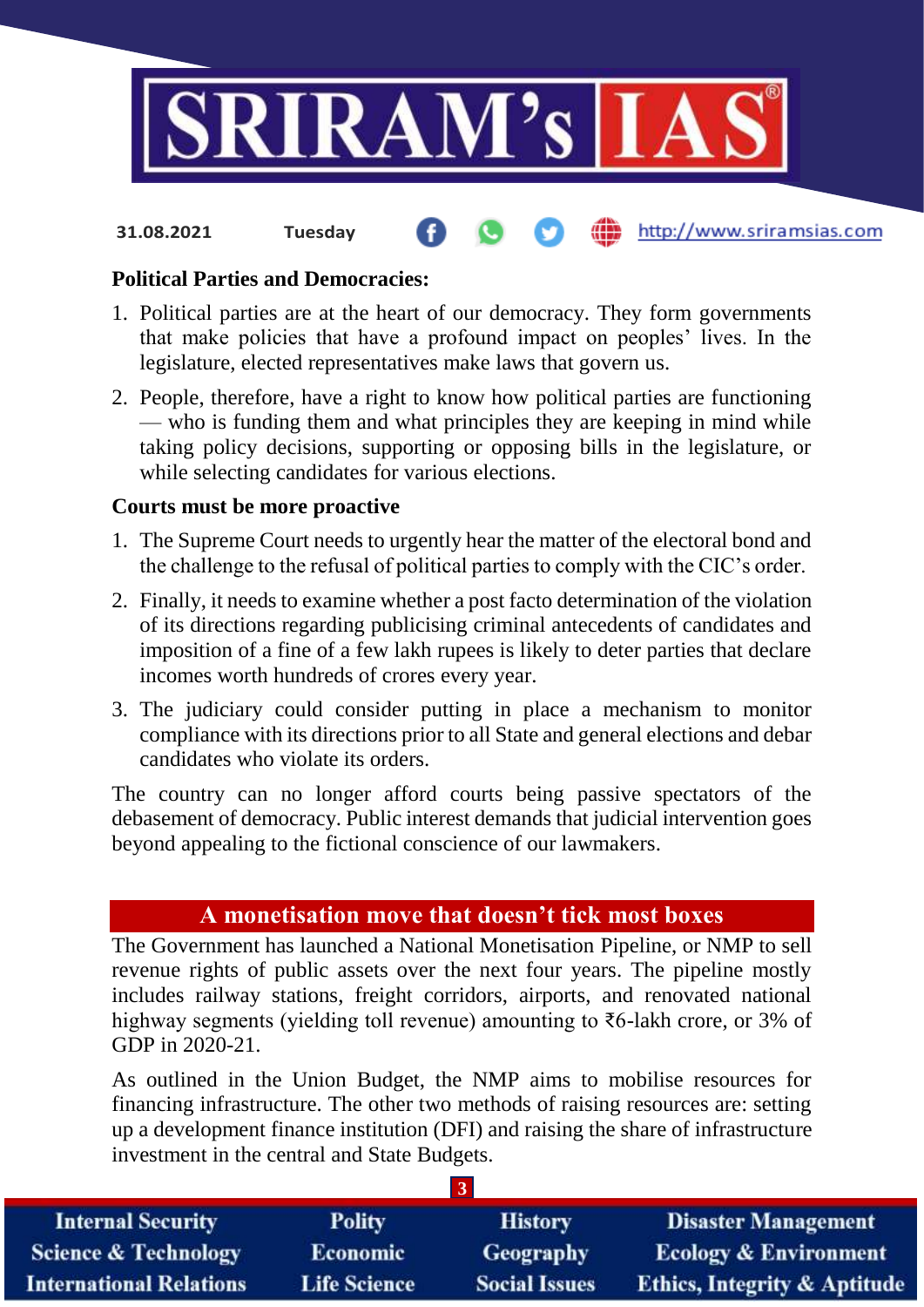

**31.08.2021 Tuesday**

## http://www.sriramsias.com

#### **Historic missteps**

- 1. The NMP outlines mainly two modes of implementing monetisation: publicprivate partnership (PPP) and "structured financing" to tap the stock market.
- 2. PPP in infrastructure has been a financial disaster in India, as evident from what happened after the economic boom of 2003-08. Surely, India did create world-class airports in Mumbai and Delhi and speeded up highway road reconstruction.
- 3. However, after the 2008 financial crisis, as the world economy and trade plummeted, and as India's GDP growth rate slowed down sharply, hurting demand (and revenues for the indebted companies), many PPP projects failed to repay bank loans. Banks were left holding the non-performing assets (NPAs).
- 4. Further, as the bulk of the lending was done to politically connected corporate houses and firms (Bollygarchs as picturesquely described by James Crabtree in his book, The Billionaire Raj), debt resolution came in the cross-hairs of the political and banking system. India is still reeling from the legacy of that period without any easy and credible solutions in sight.

## **Fire Sell**

- 1. In 2020-21, the economy contracted by 8% due to the pandemic and lockdown, as in the annual report of the Reserve Bank of India (RBI). The current year is at best likely to regain the pre-pandemic GDP level.
- 2. Aggregate saving and investment rates (that is, as ratios of GDP) have (expectedly) contracted. The stock market is however booming, dancing to short-term foreign capital inflows, with little connection with the real economy. Given its distressed state, the asset monetisation effort appears nothing short of a fire sale.
- 3. The main instruments proposed for implementing the NMP are public-private partnerships and a stock market-based investment trust (InvIT). Both have serious shortcomings, as experience demonstrates.
- 4. The NMP document seems silent on how to overcome past mistakes. Hence, the NMP appears like a fire sale which may not help realise the best social value for public assets to kick-start investment demand.

| <b>Internal Security</b>        | <b>Polity</b>       | <b>History</b>       | <b>Disaster Management</b>              |
|---------------------------------|---------------------|----------------------|-----------------------------------------|
| <b>Science &amp; Technology</b> | <b>Economic</b>     | <b>Geography</b>     | <b>Ecology &amp; Environment</b>        |
| <b>International Relations</b>  | <b>Life Science</b> | <b>Social Issues</b> | <b>Ethics, Integrity &amp; Aptitude</b> |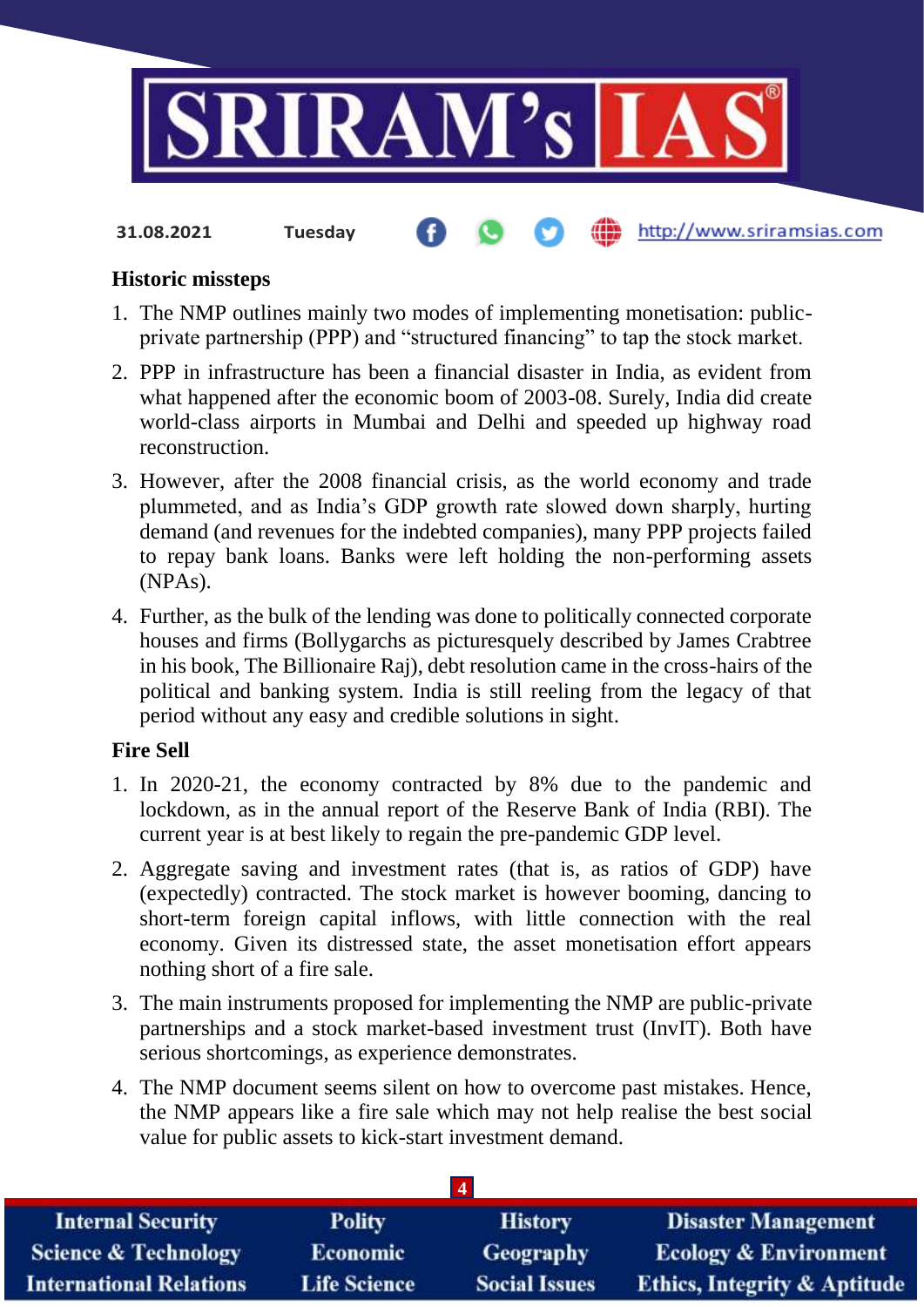

- **31.08.2021 Tuesday**
- 5. If reviving investment demand quickly is the real goal, debt monetisation seems a better option than asset monetisation. It is a "wholesale" business with lower operating and transaction costs, and at a currently negative interest rate.
- 6. With excess liquidity in the financial markets and low aggregate demand, the inflationary threat seems minimal. Such targeted borrowing, if quickly funnelled into infrastructure investment projects, could crowd-in (or bring in) private investment igniting a virtuous cycle of investment-led economic revival.

#### **Other solutions**

- 1. Thus, instead of assets monetisation, why not monetise debt, with committed borrowing from the market and the central bank? With the financial system flush with liquidity with no takers for bank credit, why not finance the proposed investment — as envisaged in the Budget — by government borrowing.
- 2. The usual objections against such an idea are three: cost of borrowing, "crowding-out" of private investment, and the inflationary threat.
- 3. The RBI's annual report shows the weighted average cost of central government borrowings in 2020-21 was 5.8%. And the inflation rate as measured by the consumer price index (CPI-combined) was 6.2%. Thus, with a negative 0.4% real interest rate (real interest rate is nominal interest rate minus inflation rate), domestic borrowing in home currency is a steal.
- 4. Chances of crowding-out private investments are remote with a liquidity overhang in the market. Inflation risk is also limited with little aggregate demand pressures (barring temporary bottlenecks due to localised lockdowns).
- 5. The rising public debt to GDP ratio is often red-flagged as a potential risk to rating downgrade by bond rating agencies. If the debt is productively used to expand GDP (the denominator), such risks seem minimal.
- 6. Moreover, rising external debt by fickle portfolio investors perhaps carries a greater risk to external instability. Foreign portfolio investment has skyrocketed by 6,800% in 2020-21, over the previous year, to \$38 billion (as per RBI data released in May).

| <b>Internal Security</b>        | <b>Polity</b>       | <b>History</b>       | <b>Disaster Management</b>              |
|---------------------------------|---------------------|----------------------|-----------------------------------------|
| <b>Science &amp; Technology</b> | <b>Economic</b>     | Geography            | <b>Ecology &amp; Environment</b>        |
| <b>International Relations</b>  | <b>Life Science</b> | <b>Social Issues</b> | <b>Ethics, Integrity &amp; Aptitude</b> |